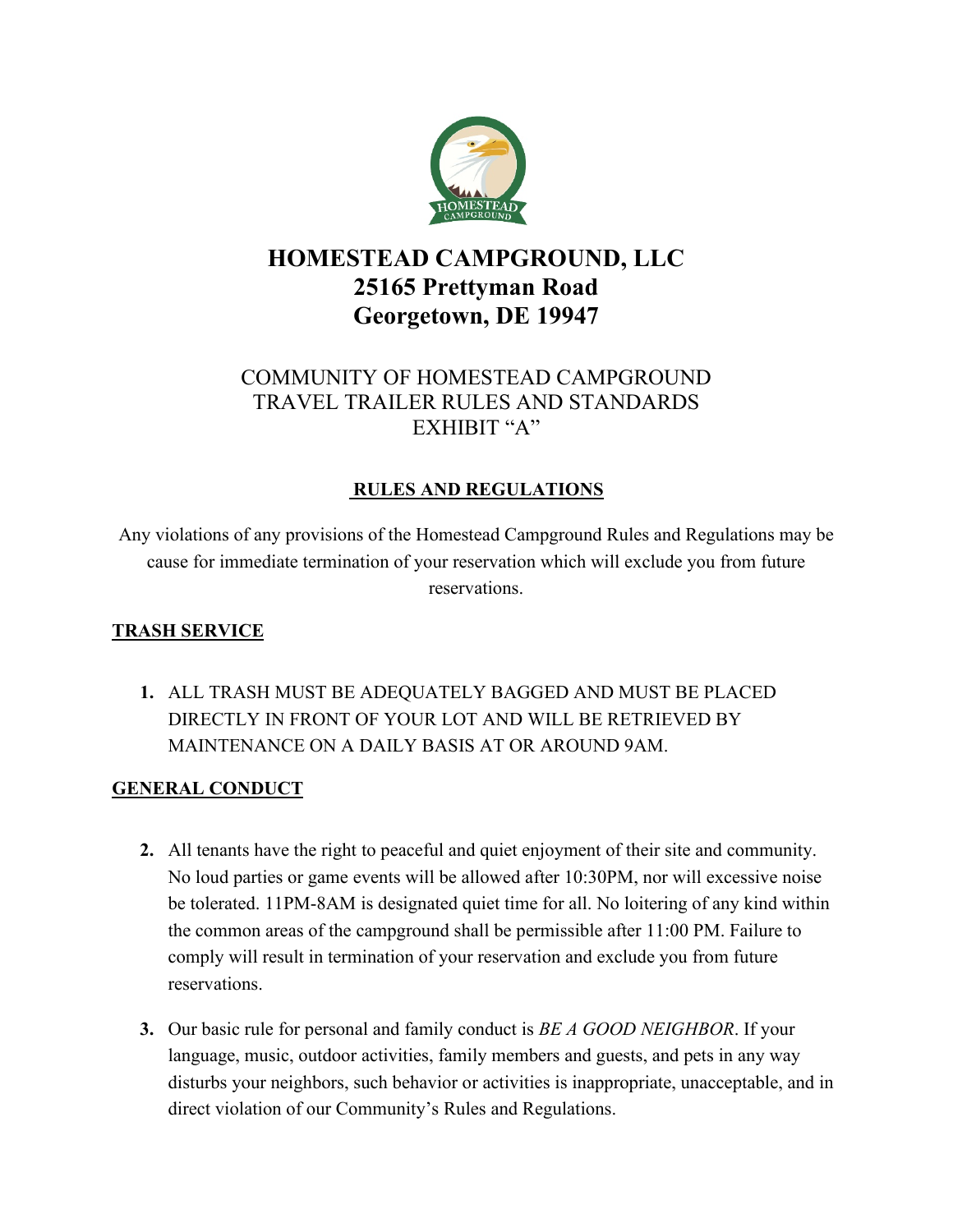- **4.** No playing of radios, televisions, stereos, or musical instruments is permitted at any time at a volume level, which permits them to be heard on an adjoining site. We do not want your neighbor's musical preferences to be forced upon you, and vice versa. Electronic or other devices, which interfere with the TV reception of other Tenants, will not be permitted.
- **5.** Adult residents shall be responsible for the conduct of all members of their family, as well as that of their guests, and shall be liable for any damages caused to the property of others. Children are to respect the property of others, as well as their lot boundaries. Everyone is expected to conduct themselves in a dignified and neighborly manner. At no time are you permitted to cross your lot boundaries onto a neighboring lot without approval or permission of that lot tenant.
- **6.** Unlawful activities of any kind, including but not limited to illegal drug use or sales, gambling, prostitution, under-age consumption of alcoholic beverages, receiving stolen goods, lewd and lascivious behavior, are specifically prohibited, and will result in immediate reservation termination.
- **7.** No guns or explosives of any type or description may be used or discharged within the community. The use of fireworks/firecrackers, firearms, B-B guns, paint ball guns or air rifles, bow and arrow, slingshot, or other weapons or dangerous devices is prohibited anywhere within the campground.
- **8.** Complaints relative to the conduct or behavior of any family in the community will be discussed privately with the family involved. In cases where complaints continue after the family has been properly notified, the reservation may be immediately and legally terminated.
- **9.** Public drunkenness, drunk driving on the streets of the Campground including but not limited to golf carts, and illegal or immoral conduct are specifically prohibited and will be grounds for immediate lease termination and immediate removal of the camper.
- **10.** No person or persons under the age of twenty-one (21) will be permitted to occupy in the campground unless accompanied by the adult legal Tenant of said lot.
- **11.** . The Landlord may terminate any reservation if the Tenant, or any person in the household of the Tenant, is found guilty of vandalism or of a violation of any of the criminal laws of the State of Delaware or the United States while residing at Homestead Campground. When the reservation is terminated under these circumstances, there shall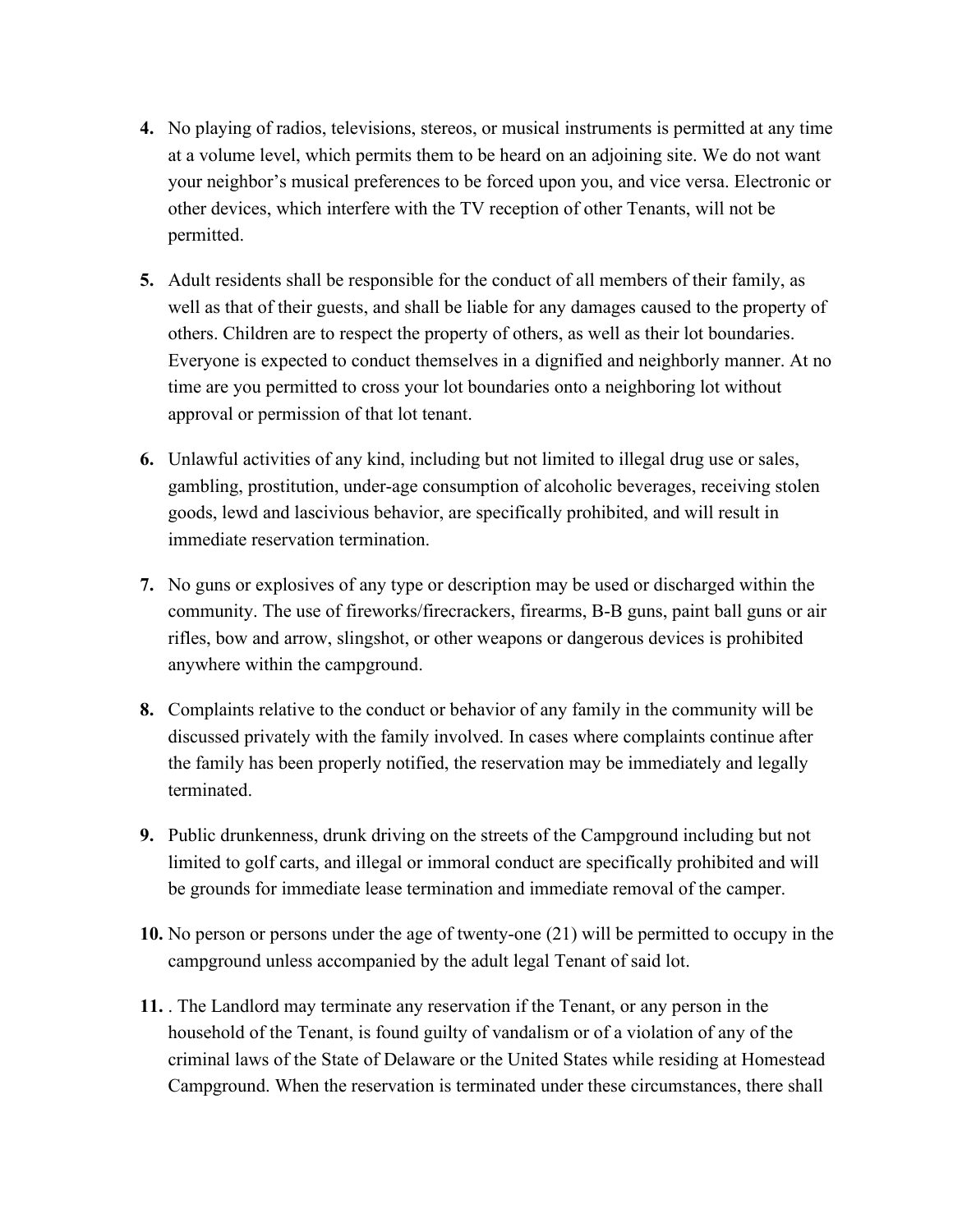be no rebate of rent. Upon termination, the guest will be given 1 hour to remove their camper and vacate the property. Upon vacating the property, the guest then understands that the guest will be considered trespassing on private property and the proper authorities will be contacted for their removal.

- **12.** Children are expected to play in their own yards, or in common areas (playgrounds, etc.) during regular hours. Anyone under the age of eighteen (18) must return to their campsite by 11pm (quiet hour). If you are not on your lot by quiet hour and are witnessed out in common areas, you will be asked to return to your site immediately and a lease violation may be issued by our security team. Our basic rule of proper conduct is "Be a good neighbor". This applies to all, children, and adults alike.
- **13.** Drug use is against the law and is absolutely forbidden within the Campground. Any violation of this rule will result in the immediate termination of your reservation and eviction. If you observe or are aware of any such conduct, please advise the office. Your information and suspicions will be used without disclosing your identity.
- **14.** General Curfew Quiet hours from 11:00 PM to 8:00 AM. No loitering of any kind within the common areas of the campground shall be permissible after 11:00 PM.

#### **CAMPGROUND AMENITIES**

- **15.** Main Community Pavilion The main community pavilion located in front of the community center is open to all campers from 8:00 AM to 10:30 PM. All community parties must cease by 10:30 PM. All music must be played at a reasonable level and shall not infringe on the benefits of others who are not present at the pavilion. Homestead is a residential neighborhood and loud music that disrupts the peaceful enjoyment of others will not be tolerated. Tables shall be returned to the pavilion after each party and the pavilion area shall be returned to a clean state.
- **16.** Community Pools There are TWO pools at Homestead. Pool hours for both pools are 10:00 AM to 8:00 PM. Pool hours will be enforced. Campers shall be expected to leave the pool by 8:00 PM. NO ALCOHOL OR GLASS SHALL BE ALLOWED IN THE POOL AREA. NO SMOKING SHALL BE PERMITTED AT EITHER POOL. NO EXCEPTIONS. Designated smoking areas are close by for your convenience. The pool located in Section F is an ADULT (21 years of age or older) pool ONLY. No children or infants shall be admitted to the adult pool area for any reason if the FAMILY pool is open and operational. An exception to this shall allow for children to be accompanied with an adult during severe heat or weather at MANAGEMENTS DISCRETION. ONLY golf carts are permitted to park at the adult pool. Any vehicle found parking at the adult pool will be subject to towing at guests' expense.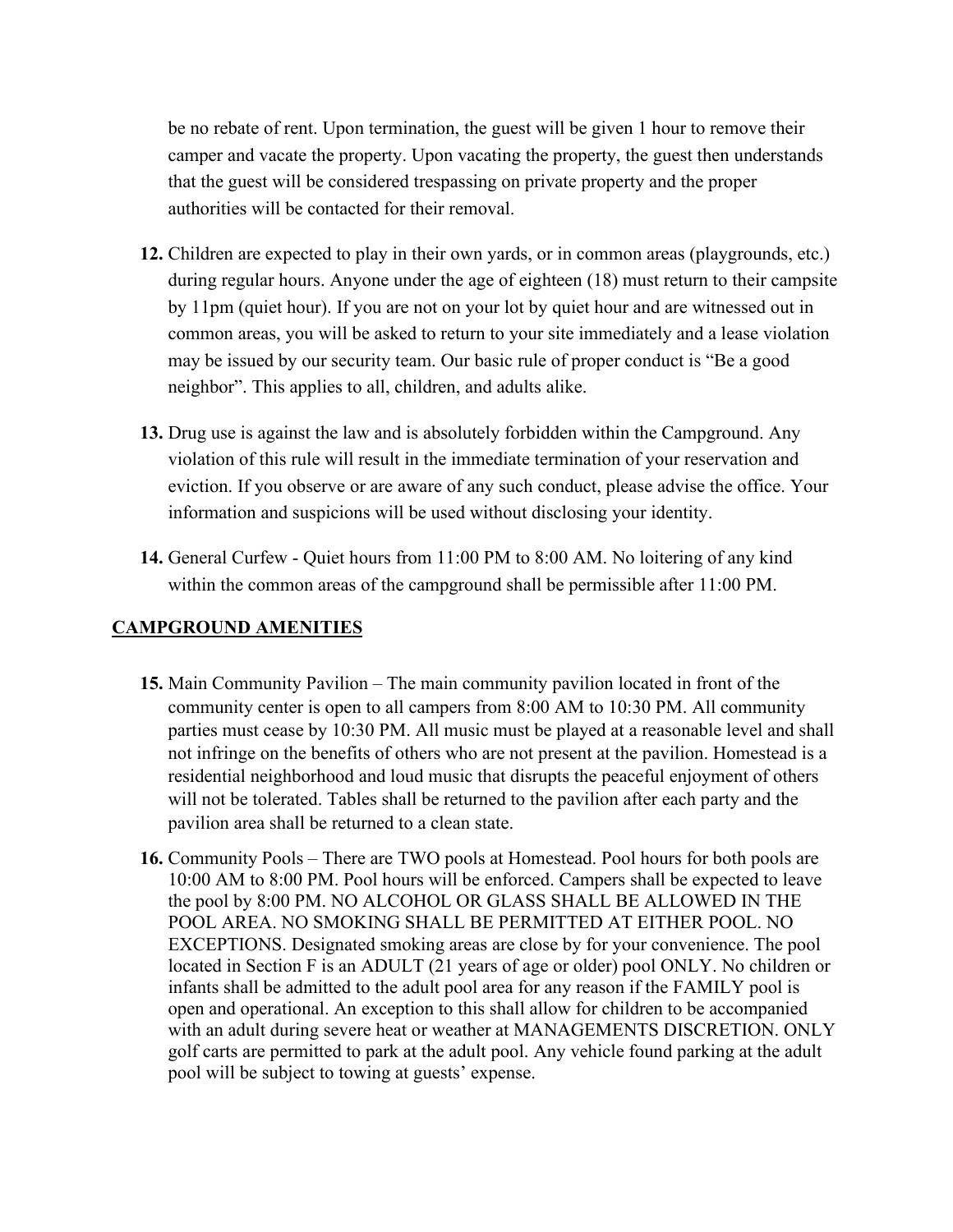- **17.** Splash pad The splash pad located in the F section is for children and dogs ONLY. No skateboards, scooters, or bicycles are allowed in this area.
- **18.** Office Hours The campground office shall be open 7 days a week during the season. Management shall have the right to adjust the posted office hours at any time.
- **19.** Game Room The game room will be open daily from 8am-8pm weather permitting. All occupants are expected to abide by the posted rules at all times. Anyone found in violation of the game room rules will be subject to lease violation and/or lease termination. Game room equipment is subject to sign out and must be returned to the office staff. YOU are responsible for any damage made by your family members and guests.
- **20.** Laundry Facility The laundry facility will be open during the season 24 hours a day. All washing machines and dryers are available on a first come first serve basis. Tenants should not overload machines at any time. We ask that you remove clothes from the washers and dryers promptly to allow others the ability to use them.
- **21.** Bath and Shower Houses The bathroom and shower house facilities will be open during the season 24 hours a day. Tenants should report any cleanliness or plumbing issues to the office directly.
- **22.** Dog "Bark Parks" Homestead Campground has 2 dog parks available for our guests. A small breed dog park for all dogs 25 pounds and below is accessible at the entrance of the D section of the campground. A large breed dog park for all dogs 26 pounds and above is accessible thru the end of the D section of the campground. All guests are asked to kindly clean up after their pets using the bags and trash receptacles provided at each park. Please report any holes or damage to the office as soon as possible.

### **RESPONSIBILITY FOR YOUR CHILDREN, GRANDCHILDREN AND CHILDREN OF YOUR GUESTS**

- **23.** Guest will be held responsible for the conduct of their guests, children, and grandchildren and for any and all property damage or personal injury caused by them.
- **24.** Curfew Children under the age of (18) years of age must not be out in the community of Homestead after 11:00 pm.

#### **PETS**

**These Pet Rules are designed for the overall good of all residents of this community, pet owners, as well as those who do not choose to have a pet. Only house pets are permitted in the community, house pets are herein defined as dogs that always remain inside the house except when being walked on a leash. Management must approve ANY inherently dangerous or aggressive dogs.**

- **25. All pets must be kept on a leash when outside the home and must never be allowed to run at large other than within the designated dog park areas.**
- **26.** Cats are not permitted.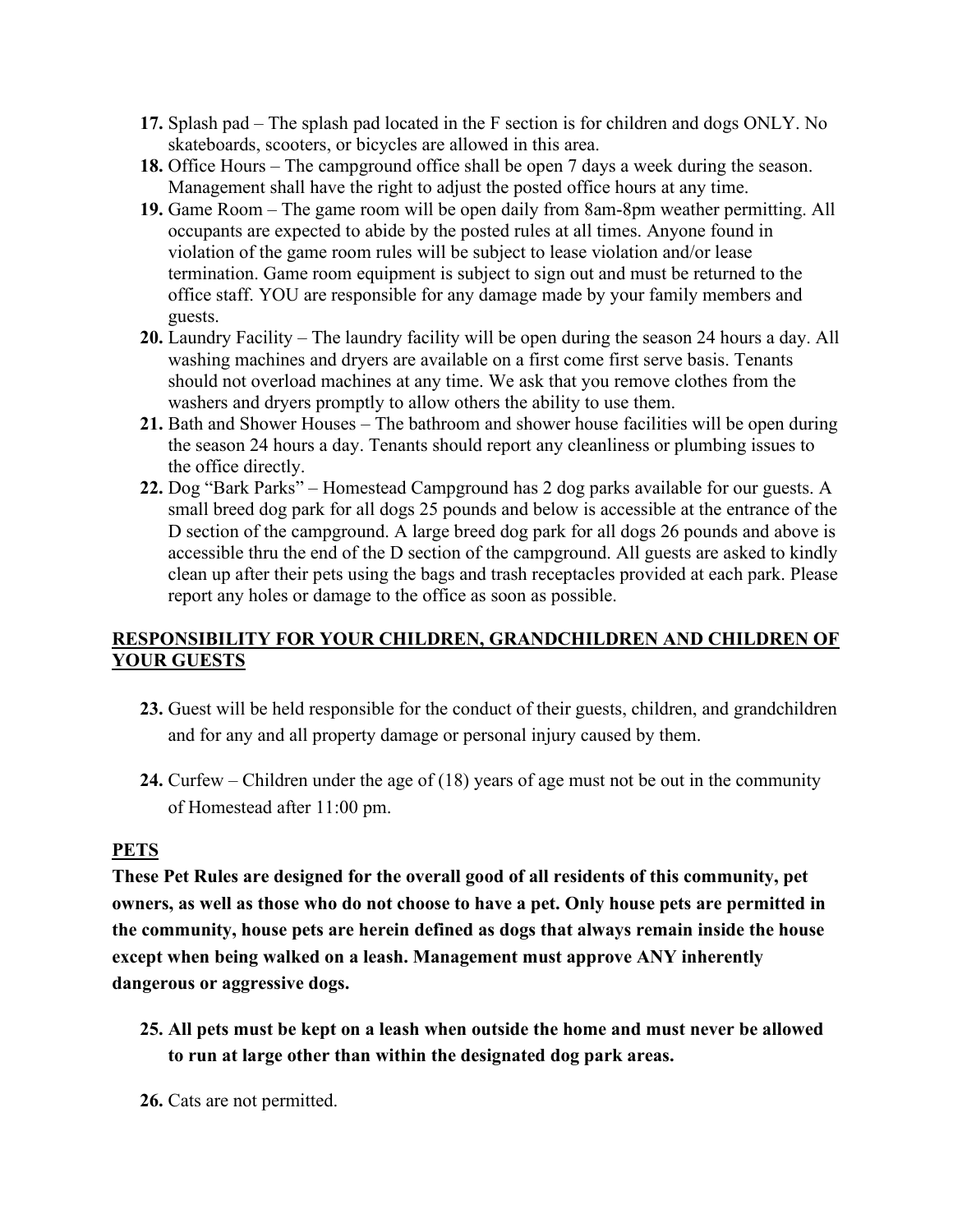- **27.** Under no circumstances may a pet be tied outside overnight or at any time without supervision.
- **28.** Noisy and unruly pets or those that cause complaints will not be allowed to remain in the community, this specifically includes yappy, barking dogs and aggressive dogs.
- **29.** Pets may not be curbed on other Resident's yards. When pets are walked through the Community, owners are responsible for removing and properly disposing of any animal excrement left by their pets.
- **30.** Animal excrement shall not be allowed to accumulate in any yard at any time. Pet owners are responsible for cleaning up their yards after their pets on a daily basis.
- **31.** ALL pets must be properly vaccinated, and proof of vaccination should be readily available upon request from our office.
- **32.** In summary, your pet must be a good neighbor, just as you are expected to be. Bad neighbors, people as well as pets, are not welcome in Homestead Campground.

#### **TRAFFIC, PARKING, VEHICLES, BICYCLES, and SCOOTERS**

- **33.** Our community speed limit for vehicles is 5 mph. This limit is established for the safety of all residents and their children. Each resident and their guests must observe strict compliance with the speed limit. Do not blow your horn unnecessarily. All intersections should be considered to be YIELD corners, unless marked with a stop sign. Pedestrians and bicycle riders have the right of way. Always be alert for children; they also have the right of way.
- **34.** Any temporary requirement for an additional parking space(s), as for guests, should be handled by the resident moving his/her car(s) to a neighbor's unused parking space after obtaining specific permission from that neighbor for using their space for the time you need it. Please ask permission each time you need additional space. DO NOT assume that you have the right to use nearby unused spaces, for even the briefest time without the express consent of that neighbor.
- **35.** Mini-bikes, dirt bikes, all-terrain vehicles, or other excessively noisy vehicles are prohibited in Homestead, whether owned by a resident or a visitor.